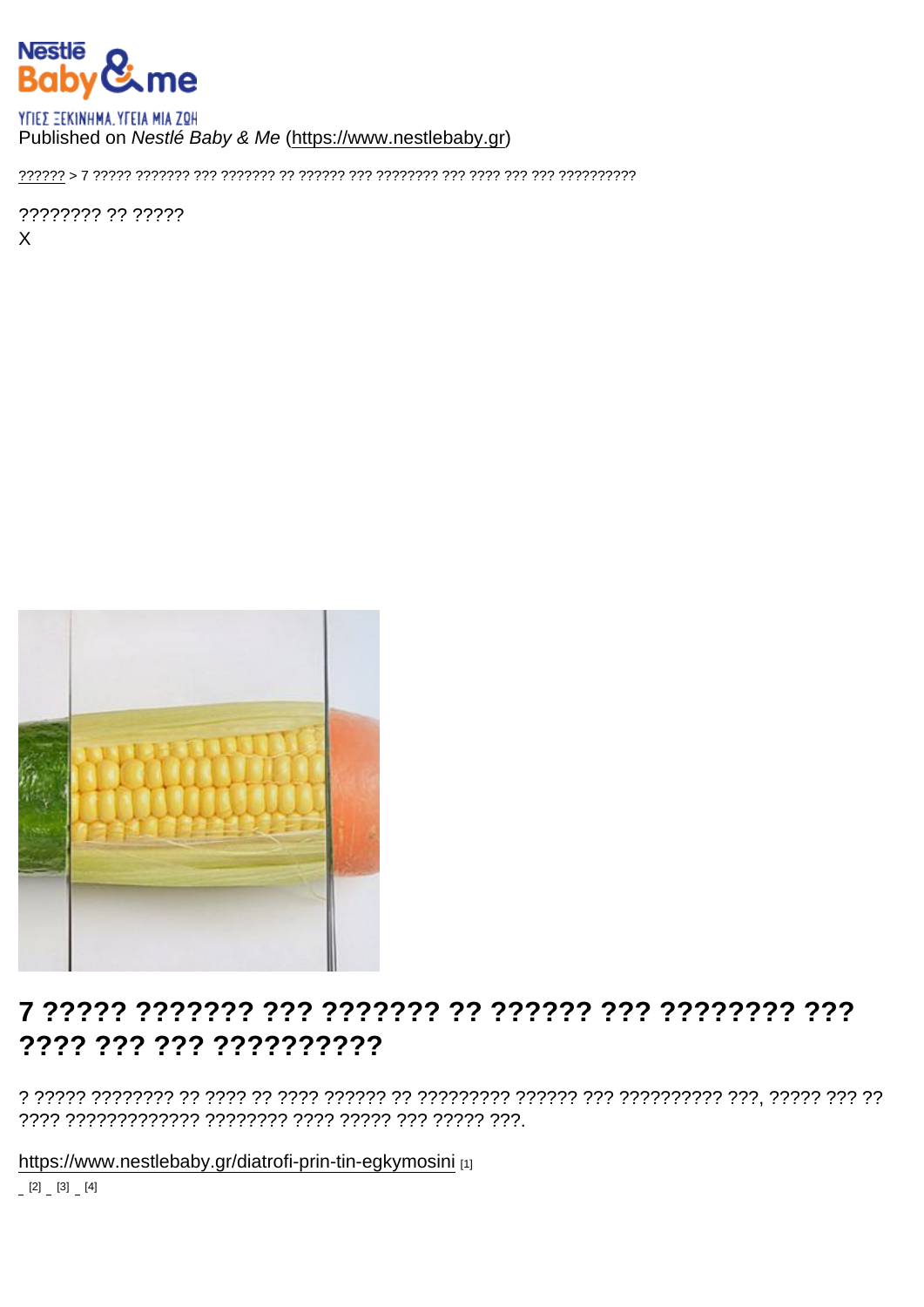# 7 ????? ??????? ??? ??????? ?? ?????? 7?? ???????? ??? ???? ??? ??? ??????????

???????, ?????????? 20th, 2021

- $\bullet$  [5]
- $\bullet$  ???????? [1]
- $\sqrt{???????$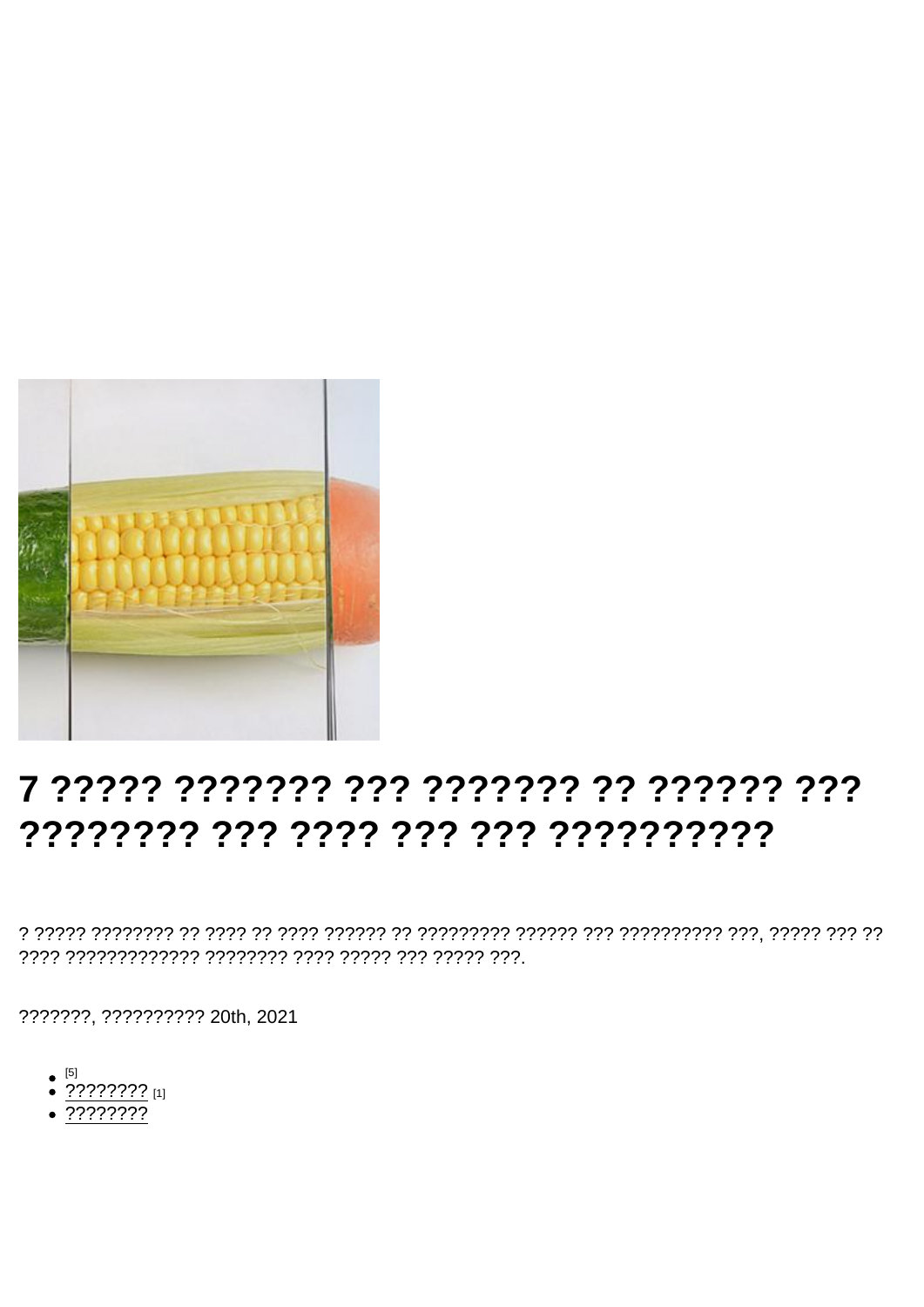Roberta Portes, ?????????????? ??? Nestlé Nutrition.

?????????? ?? ?????????».

#### ? ???????? ??? ???????

## 

### 

??? ????? ???

### 

### ?????????? ?????? ?????? [?]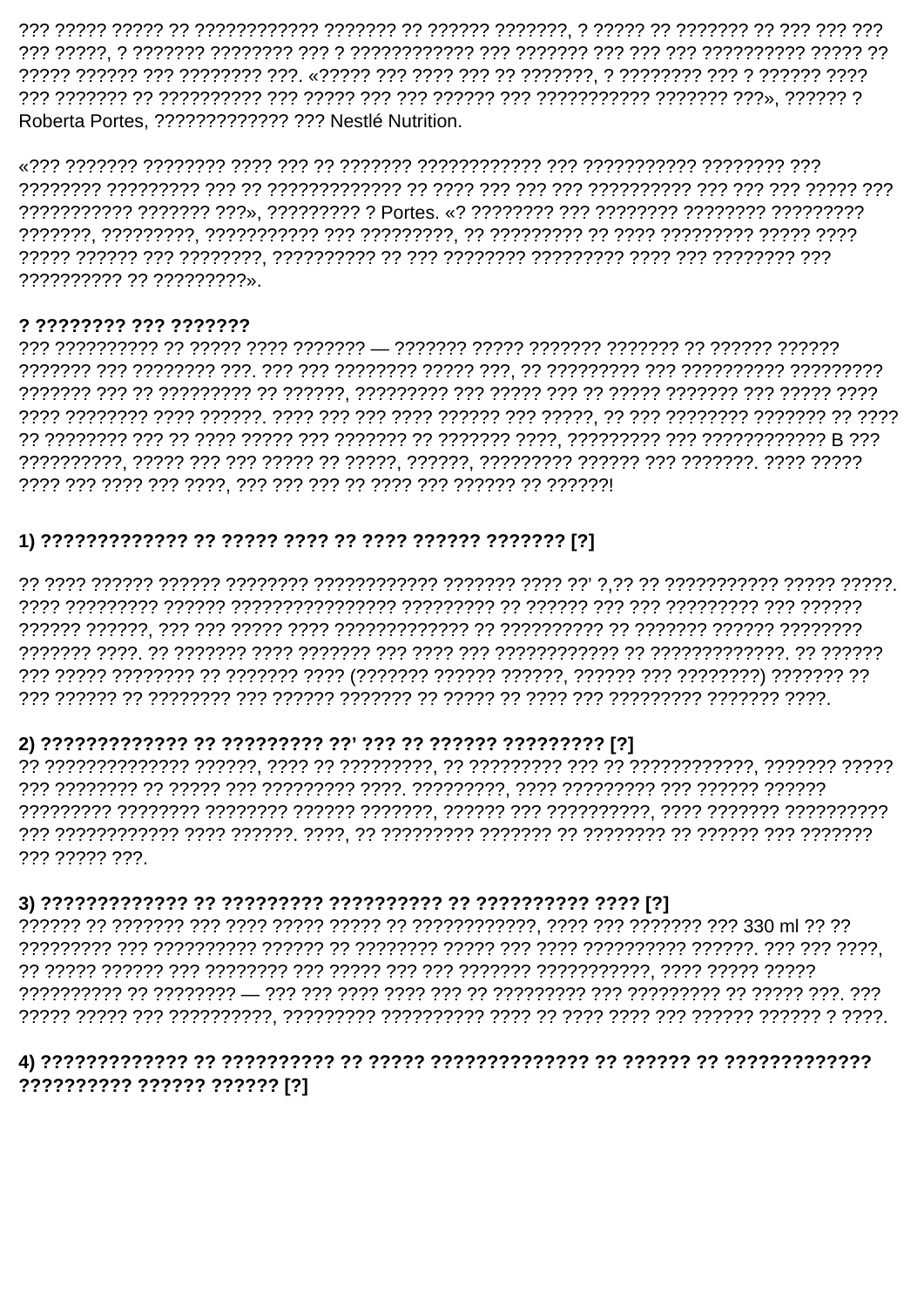??????? ??? ???????.

 $21$ 

#### 

#### $?1$

#### ?1

?????? ??????? ? ?? ????? ?????.

### ?????

Chavarro JE, Rich-Edwards JW, Rosner BA et al. Diet and lifestyle in the prevention of ovulatory disorder infertility. Obstet Gynecol 2007, 110:1050-8.

Lassi, ZS, Imam AM, Dean SV, Bhutta ZA. Preconception care: caffeine, smoking, alcohol, drugs and other environmental chemical/radiation exposure. Reprod Health 2014, 11(Suppl 3):S6. doi:10.1186/1742-4755-11-S3-S6.

Sharma R, Biedenharn K, Fedor J, Agarwal A. Lifestyle factors and reproductive health: taking control of your fertility, Reprod Biol Endocrinol 2013; doi:10.1186/1477-7827-11-66 [6]

Temel S, vanVoortst S, Jack B, Denktas S, and Steegers E. Evidence-based preconceptional lifestyle interventions. Epidemiol Rev 2014, 36:19-30. www.eatright.org [7] www.womenshealth.gov [8]